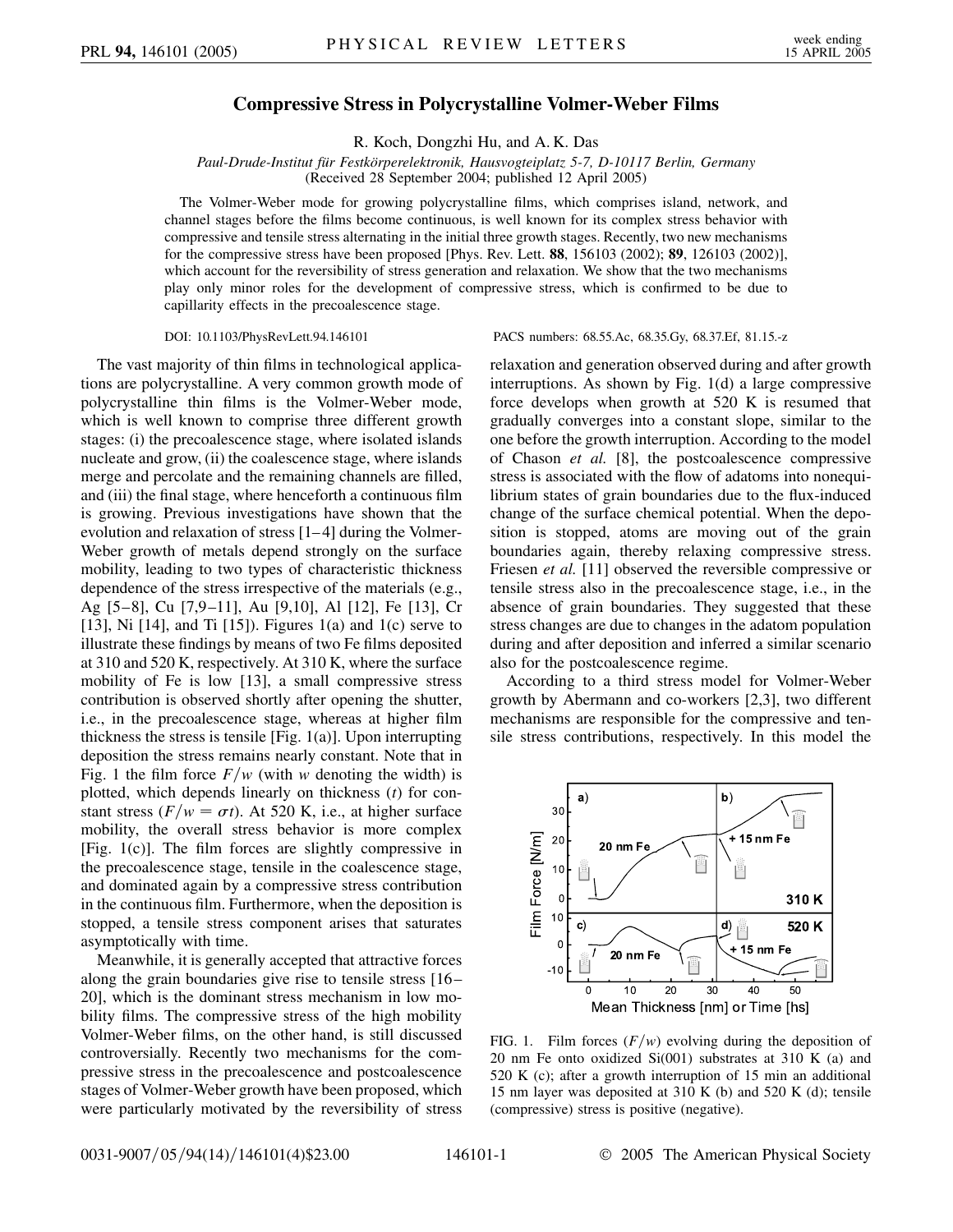compressive stress in the postcoalescence stage actually originates in compressive strain built up in the precoalescence stage [21]. Since the lattice spacing of isolated islands is smaller than in the bulk owing to a Laplace pressure (i.e., surface tension or stress) [22], a reduced lattice spacing is frozen-in at percolation [23]. Upon further growth the reduced lattice spacing, which corresponds to a nominal misfit of  $\sim 0.1\%$ , is propagated into the continuous film [21] (see Ref. [24]). The tensile stress observed during growth interruptions, on the other hand, is the result of ongoing recrystallization processes [25], as detected by *ex situ* transmission electron microscopy [26].

The goal of the present study is to find out which of the three models is actually representing the experiments: (A) compressive or tensile stress due to reversible movement of atoms in and out of the grain boundaries or (B) compressive or tensile stress due to surface chemical potential dependent change in adatom population, and (C) compressive stress resulting from capillarity effects in the precoalescence stage and tensile stress in growth interruptions due to recrystallization. From the experiments at hand, it is not possible to decide which of the three models is the appropriate one. For instance, the (almost) constant stress during growth interruptions at room temperature deposition of Fe [Fig. 1(b)] can be explained by negligible recrystallization (model C) or by a mobility that is too low for Fe atoms to be incorporated into grain boundaries (model A). Furthermore, the magnitude of compressive stress is determined by the number of grain boundaries ( $\propto 1/d$ ) in model A and the island size at percolation ( $\propto 1/d_p$ ) in model C; thus in both models, A and C, its magnitude is related inversely to the grain size. Therefore the increase of compressive stress with decreasing percolation thickness found in previous studies [13,27] is qualitatively consistent with both model A and model C. Also the experiment at different deposition rates described in Ref. [8] is not conclusive as no structural information is provided and it is well known that the Ag recrystallizes considerably even at room temperature [26]. The same argument holds for model B because Oswald ripening cannot be ruled out during growth interruptions in the precoalescence stage of Cu films; dissolving very small islands with high Laplace pressure in favor of larger ones reduces compressive stress, thus leading to a net tensile stress.

For our study we choose Fe as the film material. Compared to Ag and Cu employed in the studies discussed above, Fe behaves like a low mobility film at room temperature [cf. Fig.  $1(a)$ ] and a high mobility metal at 520 K [cf. Fig.  $1(c)$ ], thus providing more flexibility in selecting grain size and surface mobility as well as for conserving the morphology for structural investigation. The Fe films were prepared in a UHV chamber (base pressure *<*2  $10^{-10}$  mbar) equipped with a sensitive cantilever beam device [28] and a scanning tunneling microscope (STM) for *in situ* stress measurements and structural investigations. The  $25 \times 5 \times 0.15$  mm<sup>3</sup> Si(001) samples served as cantilever beam substrates, which were cut with Si[100] parallel to the length. Prior to the Fe deposition, the substrates were degassed at 720 K for 30 min and then thermally equilibrated at the respective deposition temperature. Fe was electron beam evaporated from a Knudsentype W crucible at a pressure of  $(6-8) \times 10^{-10}$  mbar and a rate of  $0.01 \pm 0.002$  nm/s as determined by a quartz crystal microbalance. The stress was evaluated by Stoney's formula [29] adapted to the geometry of our experimental setup. For calibration the substrate deflection due to its weight after rotation by 180° was measured. In each experimental run a cantilever beam and an STM substrate were prepared simultaneously to guarantee identical preparation conditions. Immediately after the film preparation, the STM sample was transferred to the STM chamber without breaking UHV and imaged at room temperature.

Before addressing the origin of compressive stress, we discuss the morphological evolution of low and high mobility Fe films. Figure 2 shows *in situ* STM images of the 310 and the 520 K films at thicknesses of 20 and 35 nm, corresponding to the growth interruptions in Fig. 1. As expected, the morphology of the 310 K film [Figs.  $2(a)$ ] and 2(e)] is nearly independent of the film thickness. The average grain size *d* is almost constant with a value of  $\sim$ 7 nm at both thicknesses [30]. Therefore our STM investigations confirm previous findings [13] that Fe grows by columnar grains at 310 K owing to low atom mobility.  $\overline{d}$ of the 520 K film, on the other hand, is considerably larger [Fig. 2(f)] and furthermore increases with thickness, e.g., from 10 to 17 nm when the film thickness is raised from 20 nm [Fig. 2(f)] to 35 nm [Fig. 2(g)], respectively. Obviously in higher mobility Fe films the grains also grow laterally, leading to a coarsening both during and after deposition. Note that recrystallization processes leading to a change in the grain boundary density—are not included in models A and B. Only model C considers them as a possible source of stress.

In order to directly study the influence of the grain boundary density on the compressive stress, we prepared Fe films with different average grain sizes and used them as substrates for further Fe deposition. In all cases the deposition temperature for the subsequent Fe films was identical, namely, 520 K, to establish a constant Fe surface mobility. Figure 2(b) shows the morphology of a 20 nm thick Fe film which was deposited at 310 K, then heated to 520 K, and thermally equilibrated for 1 h to stabilize the cantilever beam device for the stress measurements. Compared with the unannealed 310 K film [Fig. 2(a)], the  $\overline{d}$  has raised to 8.5 nm [Fig. 2(b)]. During the deposition of two additional 15 nm Fe layers,  $\overline{d}$  increases further to 9.8 nm [Fig.  $2(c)$ ] and 13.0 nm [Fig.  $2(d)$ ], respectively. Figures 2(g) and 2(h) correspond to analogous experiments starting with a 20 nm Fe film deposited at 520 K. In that case  $\overline{d}$  increases from originally 10.4 nm [Fig. 2(f)] to 17.2 nm [Fig.  $2(g)$ ] and 21.3 nm [Fig.  $2(h)$ ], respectively.  $\overline{d}$  of the various films is summarized in Table I.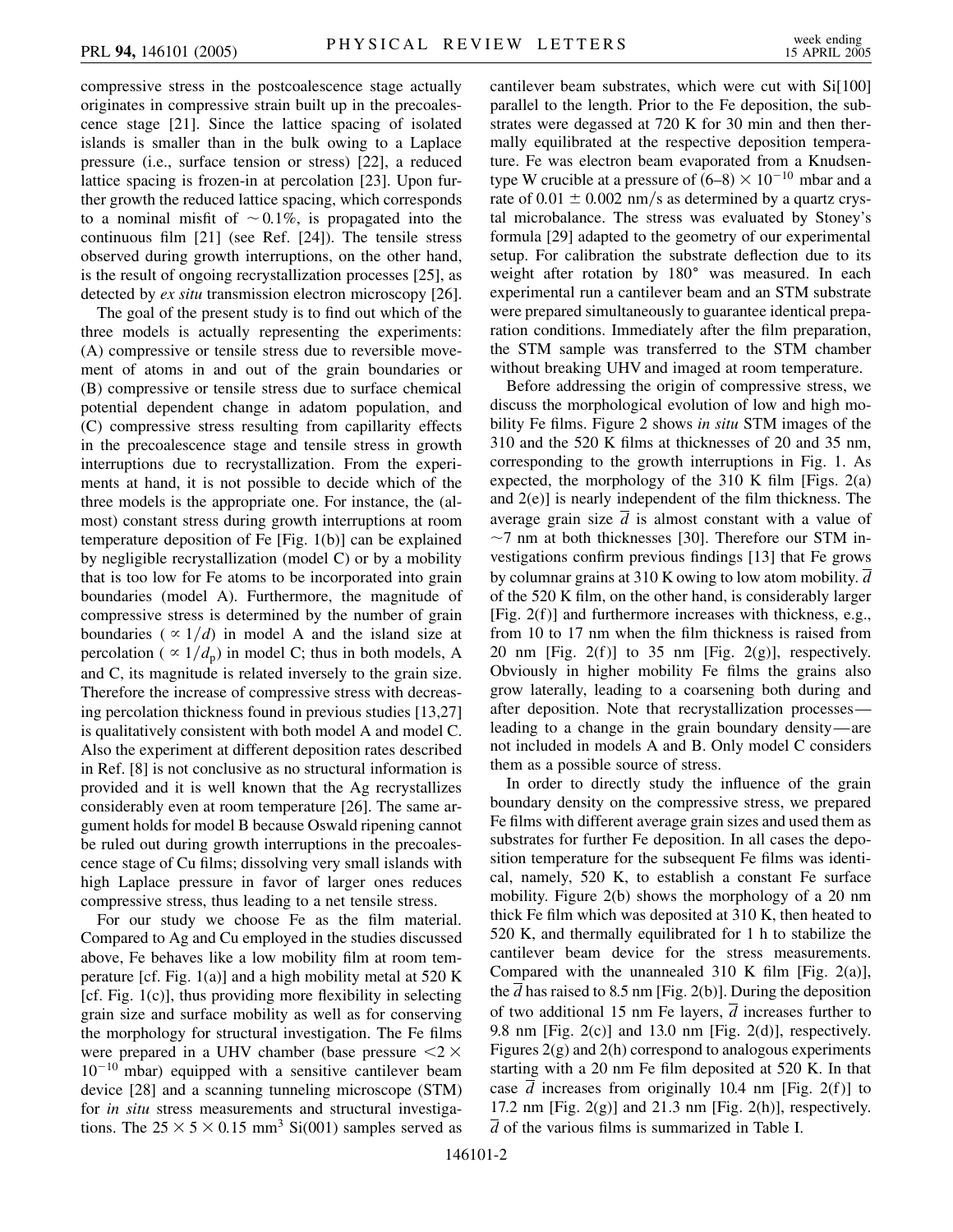

**A<sub>3</sub>:** A<sub>2</sub> + 15 nm Fe at 520 K **B<sub>3</sub>:** B<sub>2</sub> + 15 nm Fe at 520 K

FIG. 2. The  $180 \times 180$  nm<sup>2</sup> STM images of various Fe films: (a) 20 nm Fe deposited at 310 K onto the native oxide of Si(001)  $(A_0)$ , (b)  $A_0$  annealed for 1 h at 520 K  $(A_1)$ , (c)  $A_1 + 15$  nm Fe deposited at 520 K  $(A_2)$ , (d)  $A_2 + 15$  nm Fe deposited at 520 K  $(A_3)$ , (e)  $A_0 + 15$  nm Fe deposited at 310 K, (f) 20 nm Fe deposited at 520 K onto the native oxide of Si(001) (B<sub>1</sub>), (g) B<sub>1</sub>+ 15 nm Fe deposited at 520 K  $(B_2)$ , and (h)  $B_2 + 15$  nm Fe deposited at 520 K  $(B_3)$ .

The force curves measured during deposition of the second and third Fe layers are shown in Fig. 3. On each substrate film the steady state stress  $\sigma_{ss}$ , i.e., the compressive stress calculated from the final slope of the force vs thickness curves, is nearly identical for the two additional Fe layers. On the other hand, the tensile force  $\Delta F_t$  developing during the growth interruptions increases from the second to the third layer (cf. Table I). In view of the morphological results discussed above, the observed stress behavior is not consistent with a grain-size-related effect. As revealed by STM, the final grain size increases by  $\sim$  50% compared with that of the 310 K substrate film

TABLE I. Average grain size  $\overline{d}$  and steady state stress  $\sigma_{ss}$ developing during the deposition of various Fe films as well as the change in tensile force  $\Delta F_t$  measured during growth interruptions.

| Nr.   | Deposition parameters       | $\overline{d}$ | $\sigma_{ss}$<br>(GPa) | $\Delta F_{\rm t}$<br>(N/m) |
|-------|-----------------------------|----------------|------------------------|-----------------------------|
| $A_0$ | 20 nm at 310 K              | 7.4            | $+0.77$                | $+1.3$                      |
| $A_1$ | $A_0$ ann. for 1 h at 520 K | 8.5            |                        |                             |
| $A_2$ | $A_1$ + 15 nm at 520 K      | 9.8            | $-1.7$                 | $+5.6$                      |
| $A_3$ | $A_2$ + 15 nm at 520 K      | 13.0           | $-1.5$                 | $+7.9$                      |
| $B_1$ | 20 nm at 520 K              | 10.4           | $-0.92$                | $+5.9$                      |
| $B_2$ | $B_1$ + 15 nm at 520 K      | 17.2           | $-0.52$                | $+6.6$                      |
| $B_3$ | $B_2$ + 15 nm at 520 K      | 21.3           | $-0.51$                | $+7.8$                      |

and by  $\sim$ 110% in the case of the 520 K substrate film. Since in or out diffusion of atoms at grain boundaries according to model A depends inversely on  $\overline{d}$ , both  $\sigma_{ss}$ and  $\Delta F_t$  should decrease significantly. Therefore model A can be clearly ruled out by our measurements.

Figure 4 compares the stress changes observed during growth interruptions in a continuous film with that in a discontinuous one. The measurements clearly show that the force changes in the continuous film are more than 1 order of magnitude larger. Moreover,  $\Delta F_t$  increases decisively with film thickness (compare also Table I), whereas our STM data show that the local surface curvature, determining the adatom density via the step-step distance, remains nearly unchanged during grain coarsening. Particularly, our findings in the continuous film therefore are not consistent with model B.

Turning now to model C: Here  $\sigma_{ss}$  is determined by the island radius at percolation  $(R_p)$ . Its magnitude can be estimated by the Laplace pressure as  $\sigma_{\rm L} = -2\gamma/R_{\rm p}$  with  $\gamma$  being the surface tension. With  $R_p = 3.7$  nm for the



FIG. 3. Film forces  $(F/w)$  evolving during the subsequent deposition of two 15 nm Fe layers at 520 K onto 20 nm Fe substrate films deposited at 310 (top) and 520 K (bottom), before deposition of the second layer growth was interrupted for 15 min.